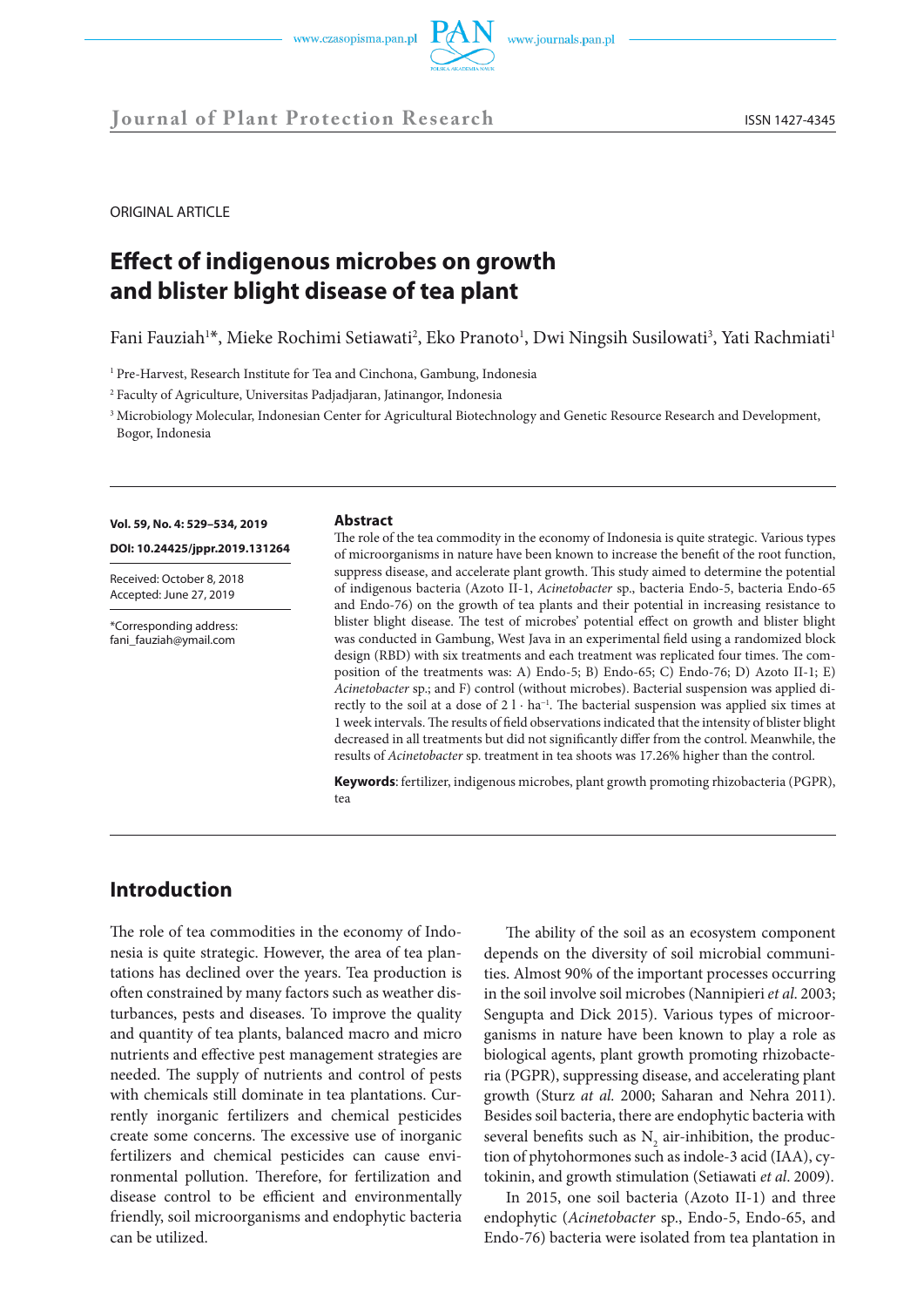Gambung, West Java. The result of molecular characterization showed that the bacterial isolates have potential as bio-fertilizers and bio-control agents (Rachmiati, unpublished). The bacterial isolates have survival capabilities under both biotic and abiotic stress conditions by producing ACC deaminase. Hypersensitivity test results showed that the bacterial isolates did not cause necrosis in tobacco plants. This means that the four isolates were not pathogenic when applied to the plant. The detection of the presence of IAA-coded genes also indicated that the isolates were 148 bp (Rachmiati, unpublished).

The mechanism of PGPR in suppressing plant diseases can occur directly or indirectly. The mechanism of disease suppression can indirectly occur if the disease that attacks the plant does not interact directly with biological agents (Saharan and Nehra 2011). The procedure of inducing plant resistance can be done by splashing bacterial suspensions, mixing with sterile soil, soaking the roots of seeds when germinating in bacterial suspension, coating the seeds with media containing bacteria or by soaking the seeds in a bacterial suspension (Kuc 1987; Kloepper *et al*. 1992).

This study aimed to combine soil bacteria and endophytic bacteria to increase tea plant growth and induce plant resistance. We found that the *Acinetobacter* sp. could improve tea yield by 17.26% more than the control and all combinations of bacteria were synergist.

### **Materials and Methods**

Microbial isolates tested were used in the synergism test. This study aimed to determine the effect of each microbial application against blister blight. The experiment was conducted at Gambung Experimental Garden, Research Institute for Tea and Cinchona on TRI 2024 clone. The study used Randomized Block Design (RBD) with six treatments and four time replications. The treatment arrangement was as follows: A) Endo-5; B) Endo-65; C) Endo-76; D) Azoto II-1; E) *Acinetobacter* sp.; and F) control (without microbes).

Bacterial suspension was applied directly to the soil at a dose of 2 l · ha<sup>-1</sup>. The bacterial suspension was applied six times at 1 week intervals. Observations were made once a week at the time of plucking. There were three preliminary observations, and six observations after the treatment application. The main observation parameter was the intensity of blister blight. As supporting data, tea shoots per plot, rain rate and humidity were also observed.

The intensity of blister blight was determined by counting the number of healthy and infected Pecco +

+ 3 leaves (P + 3) shoots from 200−500 g of fresh shoot samples taken randomly from each plots. Disease precent intensity was calculated by the formula (Rayati 2011):

$$
DPI = \frac{\sum \frac{n_1v_1}{N_1Z_1} + \sum \frac{n_2v_2}{N_2Z_2} + \sum \frac{n_3v_3}{N_3Z_3}}{3} \times 100 [%],
$$

where: *DPI* – disease percent index;  $v_1$  – value scale type of reaction;  $n_1$  – the number of leaf samples for each reaction type scale value;  $Z_1$  – the highest reaction type scale value;  $N_1$  – the number of leaf samples observed for the reaction type;  $v_2$  – the scale value of the density of spots on leaves;  $n_2$  – the number of leaf samples for each spot density on the leaves;  $Z_2$  – the scale value of the density of spots on the highest leaves;  $N_2$  – the number of leaf samples observed for the density of spots on the leaves;  $v_3$  – the scale value of the density of spots on the shoots ( $p + 3$ );  $n<sub>3</sub>$  – the number of leaf samples for each density of spots on top  $(p + 3)$ ;  $Z_{3}$  – the scale value of the density of spots on the shoots  $(p + 3)$ ;  $N<sub>3</sub>$  – the number of leaf samples was observed for the density of spots on the shoots  $(p + 3)$ .

The scale value type of reaction of blister blight disease was presented in the Table 1. The scale value of density of blister blight spots on leaves and shoots presents the Table 2.

### **Results and Disscusion**

Three preliminary observations (PO) showed that at the beginning of the trial prior to treatment application, the condition of blister blight was homogeneous throughout the experimental area. The mean intensity of disease (±72.67%) in the third preliminary observation was the initial condition before the treatment application (Table 3).

The results showed that all treatments decreased blister blight intensity after the first application. The results of statistical analysis on blister blight intensity showed no difference between treatments or the control (Table 4). This could have been caused by an insufficient number of applications of microbes, so the effectiveness did not significantly differ from the controls. A similar study was conducted by Saravanakumar *et al*. (2007). In their study the application of *Pseudomonas fluorescens* with 7 day application intervals consistently reduced the intensity of blister blight for two seasons, which was equivalent to the application of chemical fungicides and significantly increased tea plant production when compared to the controls.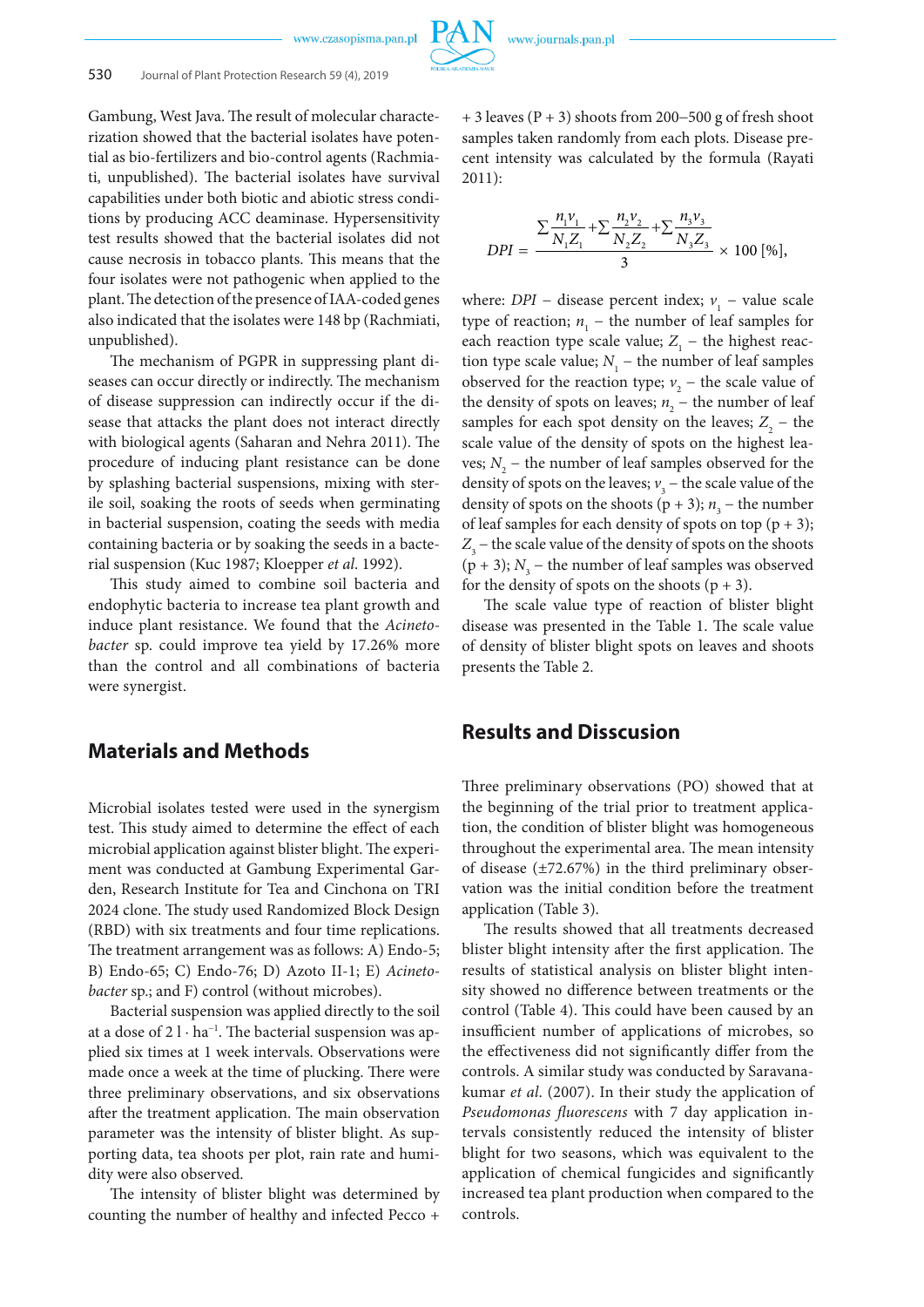**Table 1.** Value scale type of reaction of blister blight disease in the table and visible on tea leaves

| Value scale | Description of the type of reaction                                                                                 |
|-------------|---------------------------------------------------------------------------------------------------------------------|
| U           | No spots                                                                                                            |
|             | The diameter of translucent spots $<$ 1 mm                                                                          |
|             | The diameter of translucent spots surrounded by dark green rings, $1-2$ mm (flat spots)                             |
|             | The diameter of translucent spots surrounded by dark green rings, 3–6 mm (already curved to the bottom of the leaf) |
| 4           | Sporadic, part or all of its surface                                                                                |
|             |                                                                                                                     |

5 Partial or whole spot has turned brown, dry, and often released to produce holes



**Table 2.** Scale value of density of blister blight spots on tea leaves and shoots

| Value scale   | The number<br>of the spots<br>on leaves | Value scale   | The number<br>of the spots<br>on shoots |
|---------------|-----------------------------------------|---------------|-----------------------------------------|
| 0             | 0                                       | 0             | 0                                       |
| 1             | $1 - 5$                                 | 1             | $1 - 5$                                 |
| $\mathcal{P}$ | $6 - 10$                                | $\mathcal{P}$ | $6 - 10$                                |
| 3             | $11 - 20$                               | 3             | $11 - 20$                               |
| 4             | >20                                     | 4             | $21 - 40$                               |
|               |                                         | 5             | >40                                     |

**Table 3.** Disease percent intensity of blister blight at the preliminary observation on tea plant [%]

| Treatment         | PO <sub>1</sub> | PO <sub>2</sub> | PO <sub>3</sub> |
|-------------------|-----------------|-----------------|-----------------|
| $Endo-5$          | 81.93           | 67.04           | 69.87           |
| $Endo-65$         | 85.47           | 68.77           | 72.59           |
| $Endo-76$         | 71.71           | 68.80           | 71.96           |
| Azoto II-1        | 78.50           | 63.52           | 74.07           |
| Acinetobacter sp. | 74.32           | 62.64           | 73.13           |
| Control           | 66.24           | 69.05           | 74.41           |
| Significance      | NS              | NS.             | <b>NS</b>       |

\*NS = not significant; PO = preliminary observation

The mechanism of antagonism by an indirect microbe is called induced resistance (Hasanuddin 2003). Induced resistance is a form of defense generated by plants as a reaction to certain stimulation (Van Loon *et al*. 1998). Induction of plant resistance to various diseases can be done with inducer agents in the form of pathogens, manure extracts, and plant leaf extracts (Semangun 2000; Hersanti 2005). The inducing agent will activate the plant's defense system regulated by the defense gene (Kuc 1987; Suganda 1999).

Application of *P. fluorescens*, *Bacillus amyloliquofaciens*, *Serratia marcenes*, and *B. pumilus* may promote growth and induce tea plant resistance against tea leaf disease (Saravanakumar *et al*. 2007; Chakraborty *et al*. 2013). Induced resistance leads to the activation of the plant resistance system or stimulates a plant-resistant mechanism. Several factors that can trigger induced systemic resistance include siderofor chemical compounds, antibiotics, Fe ions, and bacterial cell components such as microbial cell wall, flagella, filli, lipopolysaccharide membrane (LPS) which act as elicitors in inducing systemic resistance (Ton *et al*. 2002).

The clones in this study are susceptible to blister blight, the TRI 2024. In general, the application of the inducer agent causes the plant to become sensitive so it can respond to pathogen infection quickly. Decreased pathological effects may be regarded as evidence of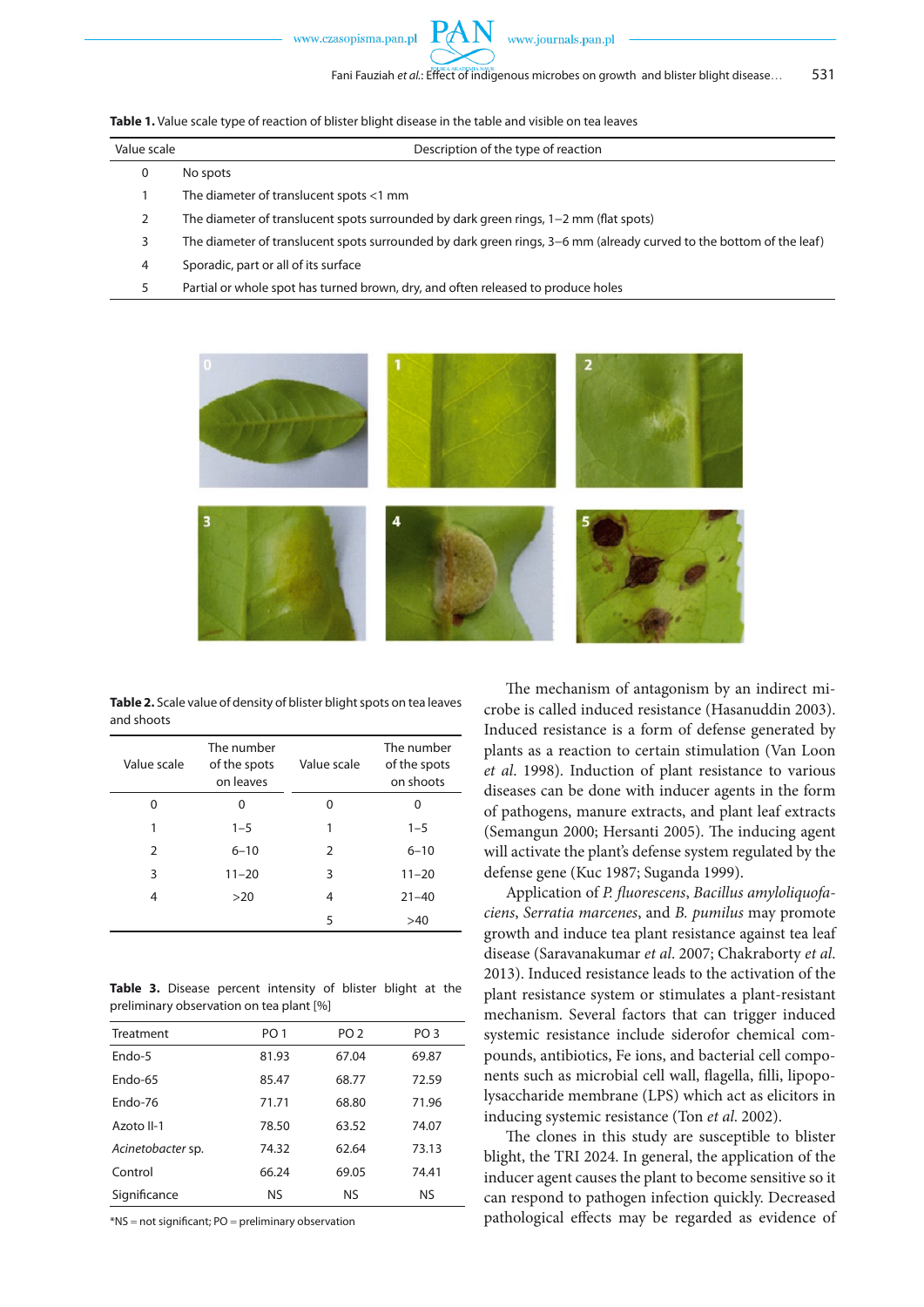### 532 Journal of Plant Protection Research 59 (4), 2019

| <b>Table +.</b> Different productionally [70] Observed Off tea plant arter microbial application |          |                    |           |                                   |           |           |
|--------------------------------------------------------------------------------------------------|----------|--------------------|-----------|-----------------------------------|-----------|-----------|
|                                                                                                  |          |                    |           | Weeks after microbial application |           |           |
| Treatment                                                                                        |          | 2                  | 3         | 4                                 | 5         | 6         |
| Endo-5                                                                                           | 69.96 a  | 70.99 a            | 65.41     | 55.68                             | 80.43     | 48.95     |
| Endo-65                                                                                          | 76.05 ab | 85.13 ab           | 57.60     | 43.06                             | 72.11     | 50.42     |
| Endo-76                                                                                          | 84.82 ab | 78.18 ab           | 70.80     | 46.77                             | 71.69     | 54.63     |
| Azoto II-1                                                                                       | 90.00 b  | 90.00 <sub>b</sub> | 57.82     | 34.45                             | 78.71     | 59.11     |
| Acinetobacter sp.                                                                                | 73.40 ab | 84.82 ab           | 55.72     | 54.63                             | 75.41     | 55.08     |
| Control                                                                                          | 72.24 a  | 72.48 ab           | 58.66     | 49.29                             | 81.76     | 48.06     |
| Significance                                                                                     |          |                    | <b>NS</b> | <b>NS</b>                         | <b>NS</b> | <b>NS</b> |

**Table 4.** Blister blight intensity [%] observed on tea plant after microbial application

\*the values in the column followed by the same letter are not significantly different according to Duncan's Multiple Range Test at 5% NS = not significant

induced resistance, but in susceptible plants the latent resistance may be rapidly expressed to control pathogens (Kloepper *et al*. 1992).

The occurrence of a plant disease can be influenced by three important factors, namely, susceptible host plants, virulent pathogens and appropriate environmental conditions (Semangun 2000). If these three factors are present, plant diseases will emerge. Environmental factors that influence the development of diseases such as temperature, humidity and high rainfall tend to increase the intensity of the disease. This certainly indicates that environmental factors are important in supporting the occurrence of plant diseases.

The average humidity during the experiment was 80% (Fig. 1). Humidity greatly affects the increase and decrease in disease intensity. Based on observations, decreased disease intensity corresponds with decreased humidity, and vice versa. The highest humidity reached 82% during the fifth observation, causing disease intensity to increase. Humidity over 80% is required for germination, establishment, and release of spores (Departemen Pertanian 2002). Spores that fall on the surface of leaves with sufficient moisture will germinate and penetrate into the leaf tissue (Astuti 2013).

Rainfall is another factor that influences the development of blister blight. Although during the experiment there was no rain, the relative humidity still supported the development of blister blight. The average intensity of blister blight disease remained high until the last observation was made. This may have been affected by vulnerable clones and environmental conditions favorable to the development of blister blight.

Statistical analysis of tea yield per plot cumulatively from six observations showed that the tested microbial treatments did not significantly differ (Table 5). However, the cumulative tea yield on the *Acinetobacter* sp. was 17.26% higher than the control treatment. The results of this study are in accordance with Phukan *et al.* (2012) who found that the application of PGPR in tea plants can increase tea production by 13−30%.

The decrease in the intensity of blister blight was not accompanied by increased yield of fresh shoots. The rate of blister blight infection does not always result in differences in production. Loss of yield caused by blister blight is not quantitatively related to disease control (Van der Knaap 1955; De Silva *et al*. 1974).

The production of tea shoots has a very high variability and is influenced by many factors such as shoot



**Fig. 1**. Relative air humidity during the experiment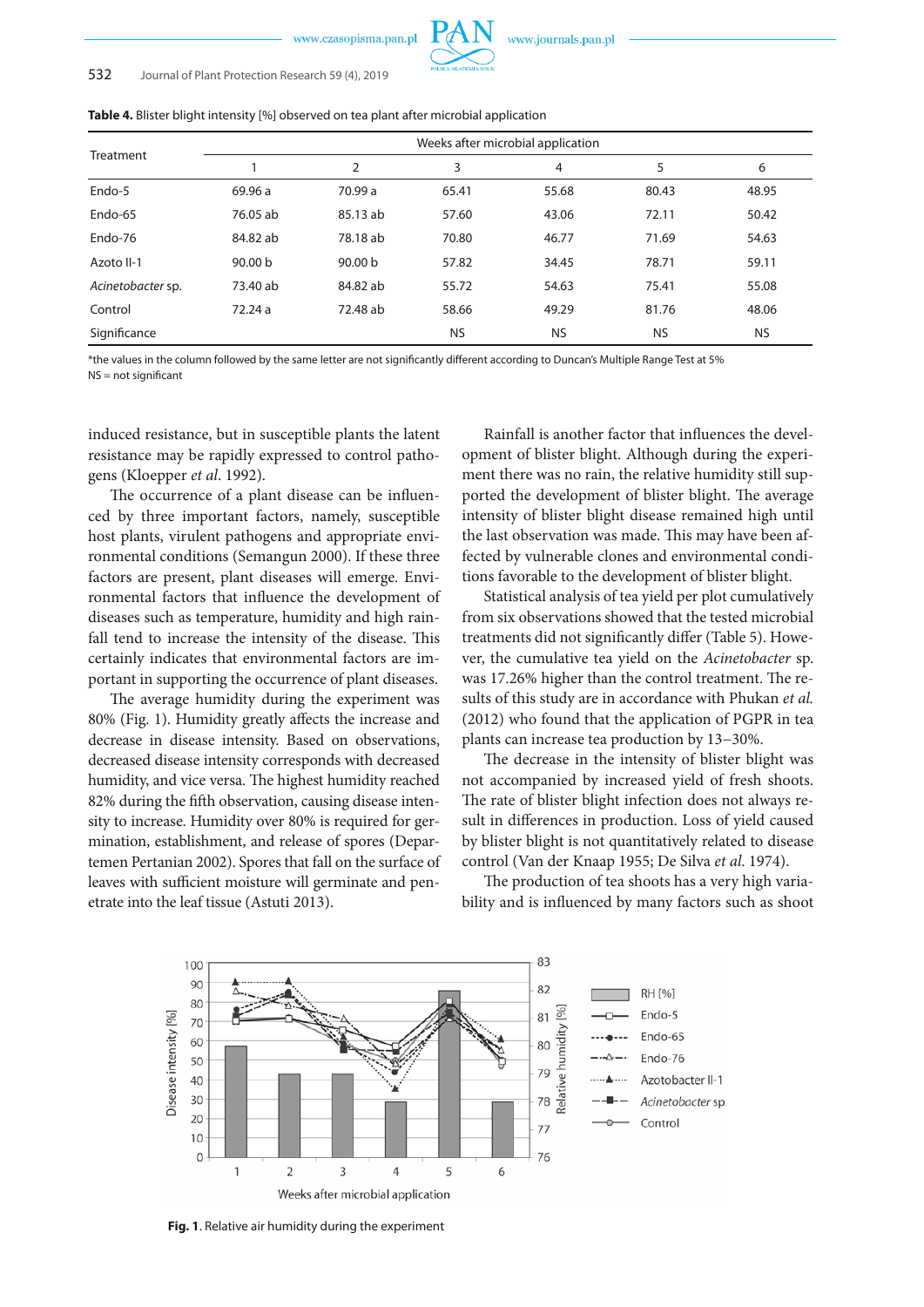PA

**Table 5.** Results of cumulative of fresh shoot on various microbial treatments

| Treatment         | Cumulative of fresh<br>shoot<br>$[kg \cdot plot^{-1}]^*$ | % Yield increase<br>compared to control |
|-------------------|----------------------------------------------------------|-----------------------------------------|
| Endo-5            | 2.014                                                    | $-1.09$                                 |
| Endo-65           | 1,907                                                    | $-6.33$                                 |
| $Endo-76$         | 2,145                                                    | 5.35                                    |
| Azoto II-1        | 2,132                                                    | 4.68                                    |
| Acinetobacter sp. | 2,388                                                    | 17.26                                   |
| Control           | 2,036                                                    | 0                                       |
| Significance      | <b>NS</b>                                                |                                         |

\*cumulative from six times application

 $NS = not$  significant

production in a relatively short period of time. In addition, the relationship between shoot production and the intensity of blister blight attacks can only be seen in cases of high rates of blister blight. In clonal plants with high yield potential and rapid growth, yield loss on each plucking can be rapidly compensated for, resulting in cumulative production that is not significantly different over a relatively long time (Van der Knaap 1955; De Silva *et al*. 1974).

Several species of the genus *Azospirillum, Alcaligenes, Arthrobacter, Acinetobacter, Bacillus, Burkholderia, Enterobacter, Erwinia, Flavobacterium, Pseudomonas, Rhizobium* and *Serratia* may be associated with the plant rhizosphere and may affect plant growth (Saharan and Nehra 2011). Endophytic bacteria have several benefits, such as,  $N_2$  air-inhibition, the production of phytohormones such as indole-3 acetic acid (IAA), cytokinins, as well as the spurring of growth and others. Increased concentrations of endogenous  $N_2$  stimulating endemic bacteria tend to significantly increase plant N uptake (Setiawati *et al*. 2009).

# **Conclusions**

The results showed that the intensity of blister blight decreased in all treatments but did not significantly differ from the control. Microbial applications must be added to enhance the effects of tea plant resistance against blister blight. However, the results of *Acinetobacter* sp. treatment in tea shoots was 17.26% higher than the control. Therefore, the microbes have the potential to increase shoot production.

### **Acknowledgements**

The author would like to thank the Indonesian Agency for Agricultural Research and Development, Ministry of Agriculture, through the Kerjasama Kemitraan Penelitian dan Pengembangan Pertanian Nasional (KKP3N) 2016 with funding from SMARTD.

### **References**

- Astuti Y. 2013. Blister blight Mengenal Gejala, Kerusakan dan Cara Pengendaliannya. Kementerian Pertanian − Direktorat Jenderal Perkebunan. Available on: http://ditjenbun.pertanian.go.id/perlindungan/berita-214-penyakit-cacardaunteh-mengenal-gejala-kerusakandan-cara-pengendaliannya. html. [Accessed: 02 December 2015] (in Indonesian)
- Chakraborty U., Chakraborty B.N., Chakraborty A.P., Sunar K., Dey P.L. 2013. Plant growth promoting rhizobacteria mediated improvement of health status of tea plants. Indian Journal of Biotechnology 12: 20−31. Available on: http:// nopr.niscair.res.in/handle/123456789/16536 [Accessed: 25 November 2015]
- De Silva R.L., Saravanapavan T.V., Murugiah S. 1974. Losses of crop causes by exobasidium vexans massee, 2-losses on unshaded high-yielding clonal tea. The Tea Quarterly 44 (2−3): 95−99.
- Departemen Pertanian. 2002. Musuh Alami, Hama dan Penyakit Tanaman Teh. Proyek Pengendalian Hama Terpadu Perkebunan Rakyat. Direktorat Perlindungan Perkebunan. Direktorat Jenderal Bina Produksi Perkebunan. Departemen Pertanian, Jakarta, 56 pp. (in Indonesian)
- Hasanuddin 2003. Peningkatan Peranan Mikroorganisme dalam Sistem Pengendalian Penyakit Tumbuhan Secara Terpadu. Jurusan Hama dan Penyakit Tumbuhan Fakultas Pertanian Universitas Sumatera Utara. Digitized by USU digital library. 9 pp. Available on: http://library.usu.ac.id. [Accessed: 7 November 2010] (in Indonesian)
- Hersanti H. 2005. Analisisi Aktivitas Enzim Peroksidase dan Kandungan Asam Salisilat dalam Tanaman Cabai Merah yang Diinduksi Ketahanannya terhadap Cucumber mosaic virus (CMV) Oleh Ekstrak Daum Bunga Pukul Empat (*Mirabillis jalapa*). Journal Perlindungan Tanaman Indonesia 11: 13−20. DOI: https://doi.org/10.22146/jpti.12104. (in Indonesian)
- Kloepper J.W., Wei G., Tuzun S. 1992. Rhizosphere population dynamics and internal colonization of cucumber by plant growth-promoting rhizobacteria which induce systemic resistance to *Colletotrichum orbiculare*. In: "Biological Control of Plant Diseases" (E.C. Tjamos, G.C. Papavizas, R.J. Cook, eds.). NATO ASI Series (Series A: Life Sciences), Vol. 230. Springer, Boston. DOI: https://doi.org/10.1007/978-1- 4757-9468-7\_24
- Kuc J. 1987. Plant Immunization and its Applicability for Disease Control. p. 225−272. In: "Innovative Approaches to Plant Disease Control" (I. Chet, ed.). John Wiley and Sons, New York.
- Nannipieri P., Ascher J., Ceccherini M.T., Landi L., Pietramellara G., Renella G. 2003. Microbial diversity and soil function. European Journal of Soil Science 54: 665−670. DOI: https://doi.org/10.1111/ejss.4\_12398
- Phukan I., Madhab M., Bordoloi M., Sarmah S.R., Dutta P., Begun R., Tanti A., Bora S., Nair S.C., Rai S., Debnath S., Bartakhur B.K. 2012. Exploitation of RPTT microbes of tea for improvement of plant growth and pest suppression: A novel approach. Two and a Bud. 59: 69−2012.
- Rayati D.J. 2011. Berbagai cara pengendalian nonkimiawi: efektivitasnya terhadap penyakit cacar (*Exobasidium vexans*  Massee) pada tanaman teh. Jurnal Penelitian Teh dan Kina 14 (2): 47−58. (in Indonesian)
- Saharan B.S., Nehra V. 2011. Plant growth promoting rhizobacteria: A critical review. Life Science and Medicine Research. Vol. 2011. Available on: https://pdfs.semanticscholar.org/4b d8/7791af3a7e8cb1cd165e22bd6b67b47c7aca.pdf. [Accessed: 11 November 2010]